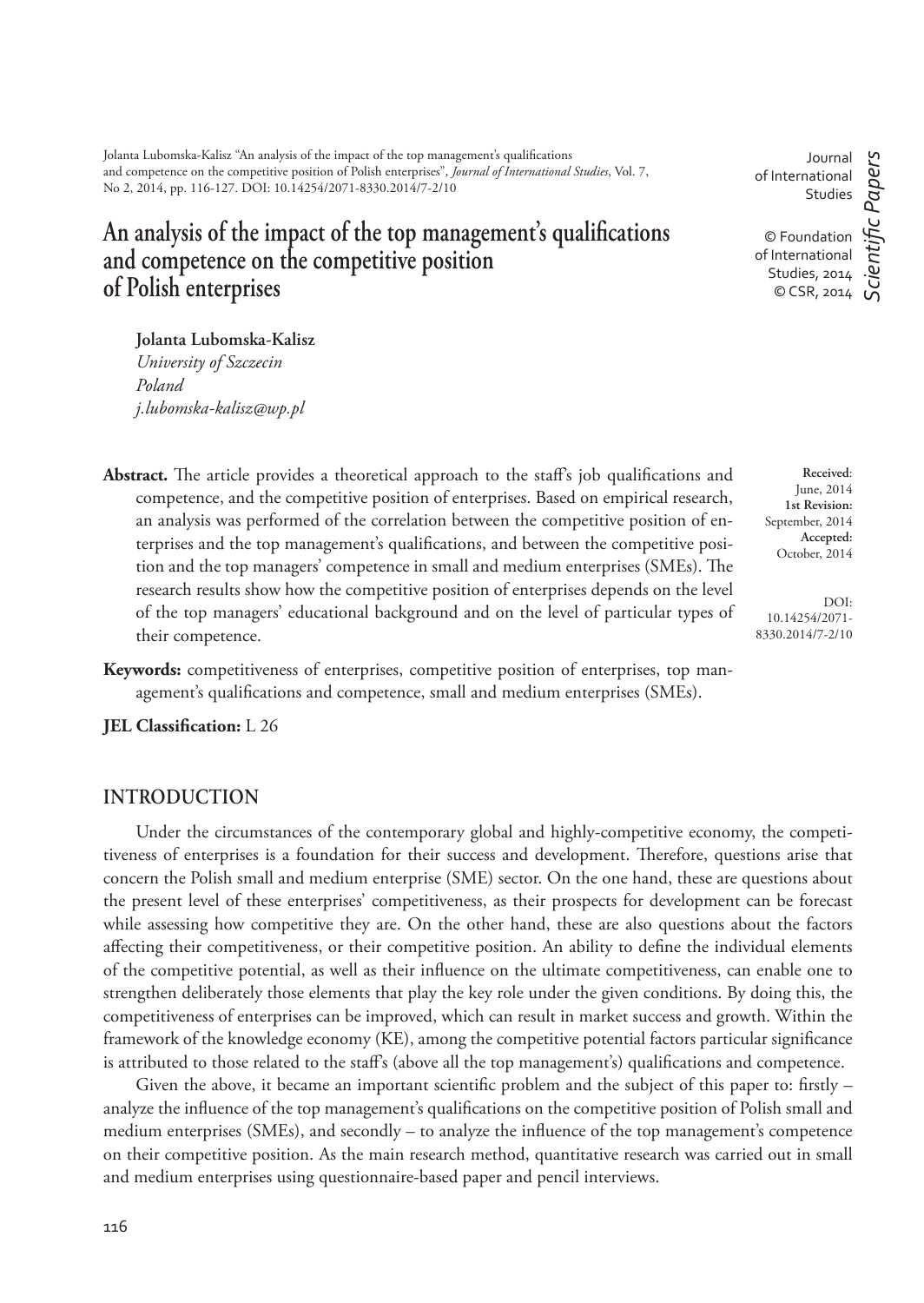# **QUALIFICATIONS, COMPETENCE AND THE COMPETITIVE POSITION OF THE ENTERPRISE FROM THE THEORETICAL POINT OF VIEW**

Qualifications include all types of knowledge and skills, as well as such characteristics that are important for the completion of professional tasks, or those that describe how people function within communities or their work environment not limited merely to the conditions dictated by technologies and equipment. In this sense, the meaning of qualifications is close to that of competence, and a standardized set of professional qualifications can be considered as equivalent to the competency profile required at a given post (www. mpips.gov.pl).

Qualifications, or in other words "the knowledge of the subject", mean a verifiable, measurable and assessable high level of expertise in the subject. A qualified employee is one that is thoroughly educated, has a comprehensive knowledge and practical experience in the given area, and is licensed to do the job. Such qualifications can be of a formal nature and take the form of school diplomas, vocational diplomas, certificates, licenses, seniority, etc. Qualifications can be measured (e.g. by the number of years spent at a given post), compared to others in the same group and assessed (www.biurokarier.umk.pl).

Qualifications defined as the acquired skills and knowledge are still important, although at present they are sought together with competence, i.e. individual abilities, and psychosocial and behavioral predispositions. As the vertical and hierarchical enterprise organization is being more and more abandoned in favor of flat organizations following the "networking" model, more and more significance is being attributed to social competencies, referred to as soft ones, which can be defined as interpersonal skills: an ability to cooperate (to work in teams), communicate, persuade and mediate, build an authority, be flexible, adapt to changes and be ready to take risks. As human resource advisors confirm: "You get a job in 70% thanks to your professional *knowledge and in 30% thanks to your social skills. However, you lose it in 70% due to a lack of social skills and in 30% due to a lack of formal qualifications.*" Currently, a job is now not only looked at from the angle of qualifications, or skills required to do it, but first of all from the angle of competence – how the given job fits the company's internal network of relations, what personal and behavioral characteristics are required by such relations. In the saying "the right person in the right place", the emphasis is now put on the person (www.biurokarier.umk.pl).

The concept of employee competence first appeared in the works of D. McClelland (McClelland, 1973) and R. Boyatzis (Boyatzis, 1982) of the United States and, which is less known, in the works of J. Raven (Raven, 1984) of the United Kingdom. These authors were looking for a method to differentiate employees according to the results of their work (Sienkiewicz, Gruza, 2009). R. Boyatzis described competence as "the potential, existing within the human, leading to such a behavior that helps to satisfy the requirements at a given post" (Boyatzis, 1982). Nevertheless, these terms were later expanded gradually.

Such employee characteristics were seen to form competence as: knowledge, skills, talents, personality traits, values, beliefs, motivation and the image of one's own person. In enterprise practice, competences are seen as employee characteristics represented by knowledge, skills and abilities (KSA), and as personality traits required for one's job to be performed properly. At the same time, an emphasis is put on the causality between the employee's properties and the high or higher-than-average results of their work, which are of a measurable nature (Spencer L.M., Spencer S.M, 1993) (Pocztowski, 2001) (Woodruffe, 2003). Most of the competence traits (properties) are grouped in the four main categories of: knowledge, skills, predispositions and attitudes (Sienkiewicz, Gruza, 2009).

In the Polish Qualifications Framework (www.kwalifikacje.praca.gov.pl), compliant with the European Qualifications Framework, the definitions concordant with the Recommendation of the European Parliament and of the Council of 23 April 2008 on the establishment of the European Qualifications Framework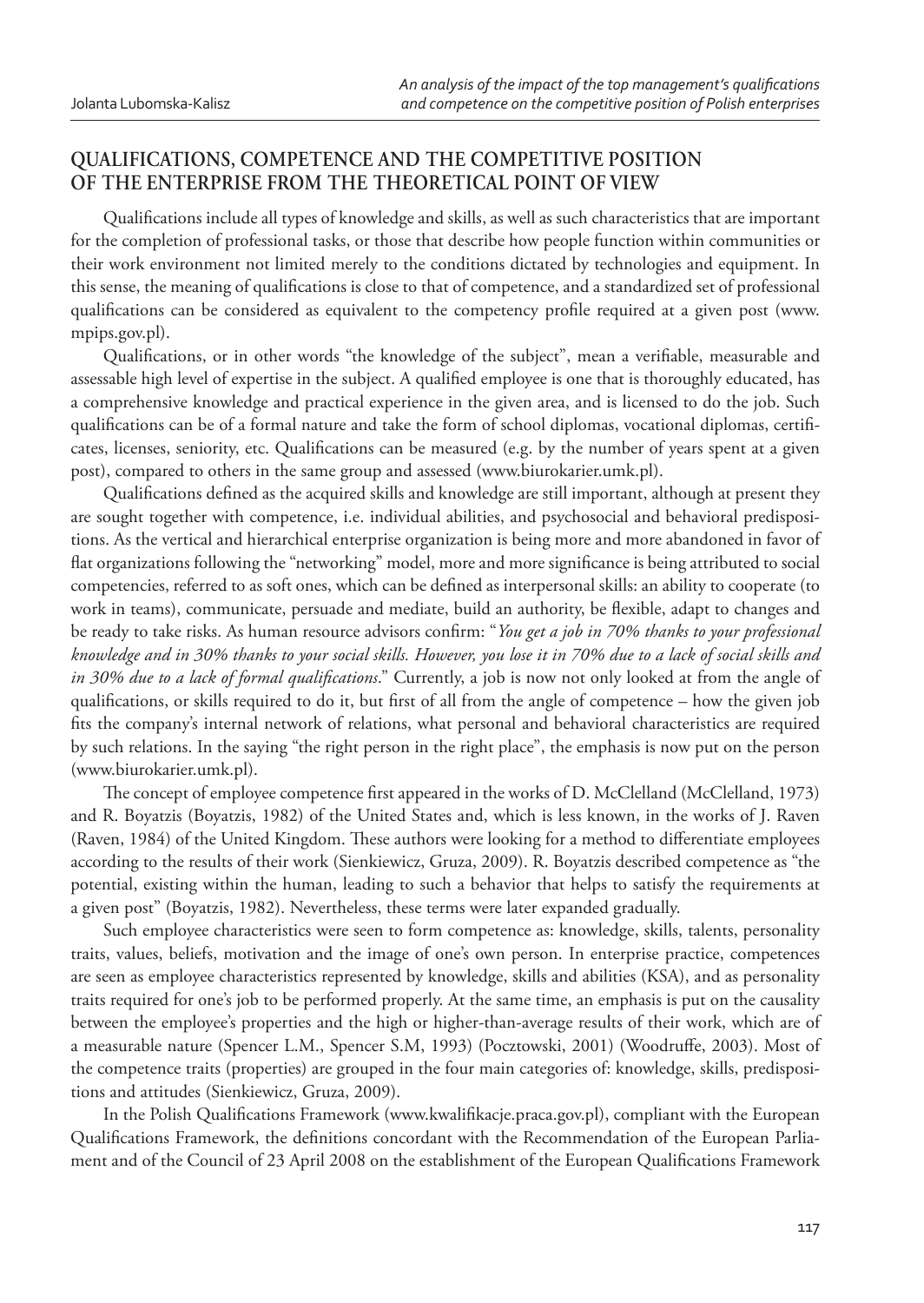for lifelong learning, 'competence' means the proven ability to use knowledge, skills and personal, social and/ or methodological abilities, in work or study situations and in professional and personal development. In the context of the European Qualifications Framework, competence is described in terms of responsibility and autonomy (Sienkiewicz, Gruza, 2009).

An attempt at developing a comprehensive competence model was undertaken by, among others, Delamare Le Deist and J. Winterton (Delamare Le Deist, Winterton, 2005), who at the same time introduced a division into cognitive, functional, social and meta-competences.

Cognitive competence is related to an ability to learn and memorize. This competence is larger when people are not led by stereotypes or prejudices. Functional competence is connected with an efficient functioning at one's post. Social competence refers to the specifics of establishing and maintaining relationships with other people. Meta-competence is concerned with, on the one hand, an ability to learn and have reflections, and on the other hand, an ability to cope with uncertainty (Delamare Le Deist, Winterton, 2005).

For the purposes of this paper, competence is understood as professional qualifications gained not only through official or course-based education, but also through experience. Apart from that, competence also comprises knowledge and skills not directly related to the job specialization, and the employee's predispositions and attitudes (PARP Report 2010).

Employee competence is here described using the competence model developed by G. Filipowicz, which was also used for my empirical research (Filipowicz, 2004). In this work, competences are divided into 2 categories:

- 1. base competences a group of competences related to the quality of our functioning and our contacts with others:
	- a) cognitive (solving problems, flexible thinking, readiness to learn),
	- b) social (relations with superiors and peers, communicativeness, negotiation skills, ability to work in teams, manners),
	- c) personal (resistance to stress, perseverance, diligence, work organization, self-confidence),
- 2. executive competences a group of competences related to the actions performed within the given profession and/or function, or referring to the specific area of the person's activity and the functioning of the enterprise:
	- a) business (knowledge of the business, knowledge of the industry, diagnosing the customer's needs, sales techniques),
	- b) enterprise-related (identifying oneself with the enterprise, professional knowledge, ethics and values, openness to changes),
	- c) managerial (delegating, organizing, motivating, leadership, process and project management, strategic thinking).

Competitive (competing) strategy is widely understood as the manner in which the enterprise behaves towards its competitors. According to M.E. Porter, competitive strategy is "a combination of goals for which the business is striving and the policies through which it is trying to get there" (Porter, 2006 b). He finds that "the competitive strategy of a firm is to find a favorable competitive position within its industry, which is the most important area from the point of view of competition". (Porter, 2006 a).

The elaborate concept of enterprise competitiveness by M.J. Stankiewicz treats competitiveness as a system (aggregate) consisting of four elements (subsystems): competitive potential, competitive advantage, competition instruments and competitive position (Stankiewicz, 2005). In this model, competitive advantage (always of a relative nature) can be understood as a configuration of competitive potential components allowing the enterprise to generate effective competition instruments, i.e. the tools and methods to win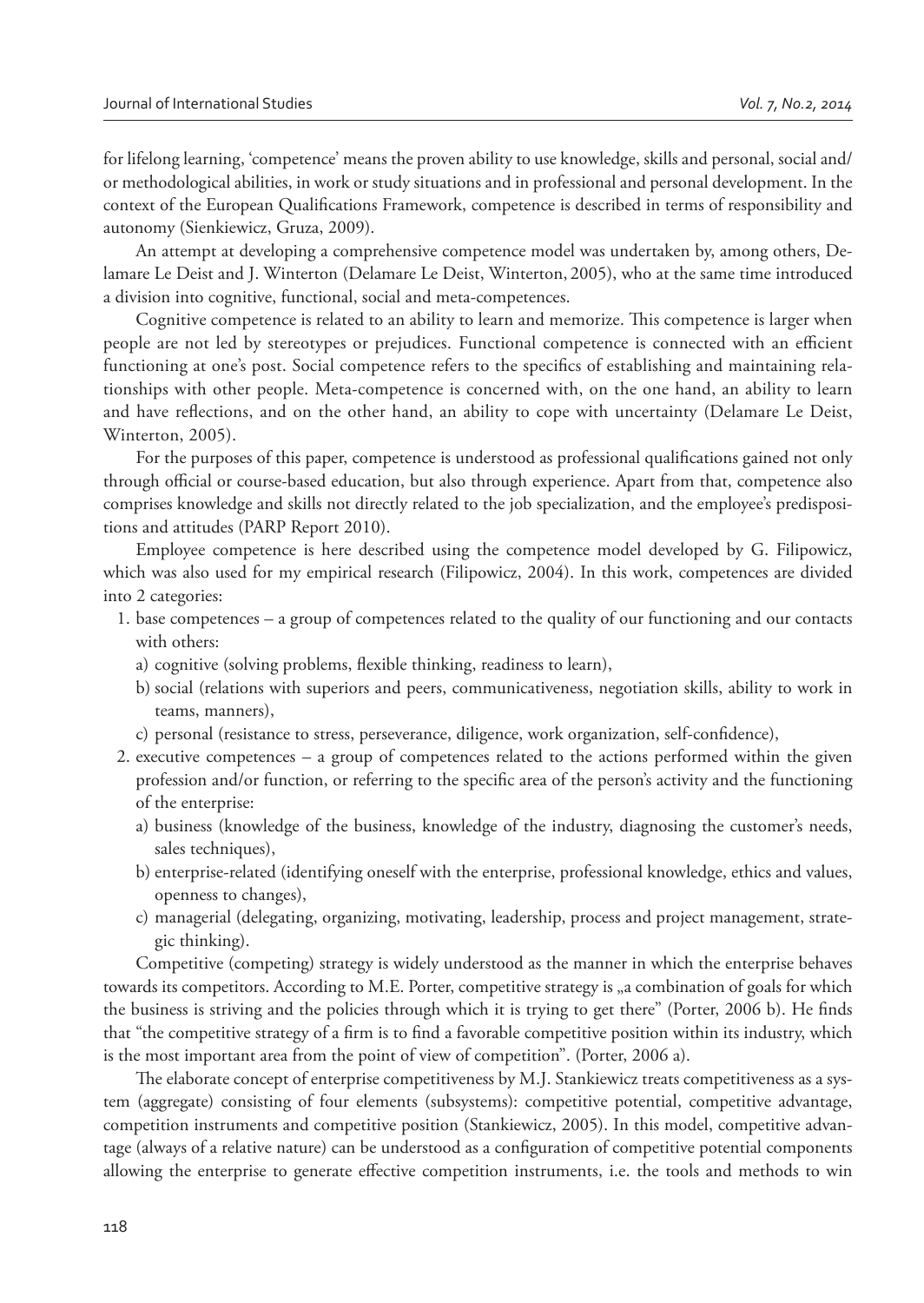customers. The last of the competition elements is competitive position, i.e. the place on the economic and non-economic benefits scale that the enterprise delivers to its stakeholders, as compared to the places occupied by its competitors.

In this paper, an enterprise competitiveness model based on M.J. Stankiewicz's concept was used.

Among the views proposed in literature concerning the nature of competitive position, three approaches are generally distinguished (Stankiewicz, 2005):

- the first group of views treats competitive position as a manifestation of the enterprise's competitive possibilities that stem from its strengths and that constitute its critical success factors. Competitive position is treated as the source of the advantage achieved. This view is held by groups of French authors known as STRATEGOR, American authors - A.C. Hax and N.S. Majluf, as well as Polish authors - G. Gierszewska and M. Romanowska (see Strategor, 2001; Hax, Majluf, 1990; Gorynia, 2000; Gorynia, Łaźniewska 2010; Gierszewska, Romanowska, 2009);
- the second group of views see competitive potential as a measure of the competitive advantage achieved, thus as a result of competition, and not as the source of strengths used while competing. This view is held by such authors, among others, as J. Kay, G.S. Day, or B. Godziszewski, whose outlook is close to this view (Kay, 1996; Day, 1997; Godziszewski, 2001);
- the third group of views interprets competitive position as the source, manifestation and measurement of competition simultaneously. This view is represented by Scottish authors James and Jennifer Taggart, who base their opinions on the concepts developed by P. Buckley, C. Pass, K. Prescott and the Polish author Z. Pierścionek (Taggart; Buckley, Pass, Prescott, 1988; Pierścionek, 2007).

Competitive advantage stems from competitive potential, which is the entirety of the enterprise's tangible and intangible resources required for the entity to function in the competitive arena (Stankiewicz, 2005). Among these resources, their variants referred to as competences and/or skills are distinguished as separate from each other. This distinction was most probably introduced to literature by E.T. Penrose (Penrose, 1959). R. Boyatzis claims that the popular understanding of competence brings it down to the underlying characteristic of a person, such as their motive, trait, aspect of their self-image, social role, or a body of knowledge which he/she uses, etc. (Boyatzis, 1982).

J. Low, P.C. Kalafut and many other authors believe nowadays that such intangible resources as leadership, intellectual capital, human capital, workplace culture, innovation, adaptability, strategy execution, communication, brand equity, reputation, alliances and networks, technologies and processes are becoming more and more significant in creating competitive advantage (Low, Kalafut, 2002; Flak, Głód, 2009). P. Lyons shows the influence of managerial preparation (knowledge, practical skills and learning skills), interpersonal skills (mental and intellectual preparation) and skills in shaping interpersonal relations on the effects of the manager's work, and the consequent results of their organization (Lyons, 2007; Flak, Głód, 2009).

### **TOP MANAGEMENT'S QUALIFICATIONS AND THE ENTERPRISES' COMPETITIVE POSITION**

The main method used in this paper for pursuing the research objectives was empirical research in the form of quantitative research. Empirical data presented herein were discussed on the basis of "The educational background of employees and the enterprises' competitive position" Research Report, which research was conducted by WYG group's PSDB and Quality Watch in 2010 as commissioned by the Polish Agency for Enterprise Development (PARP), Warszawa 2010. The quantitative research was performed on two groups of respondents: regular employees of SMEs  $(n - 1,200)$  and 600 members of the SME top manage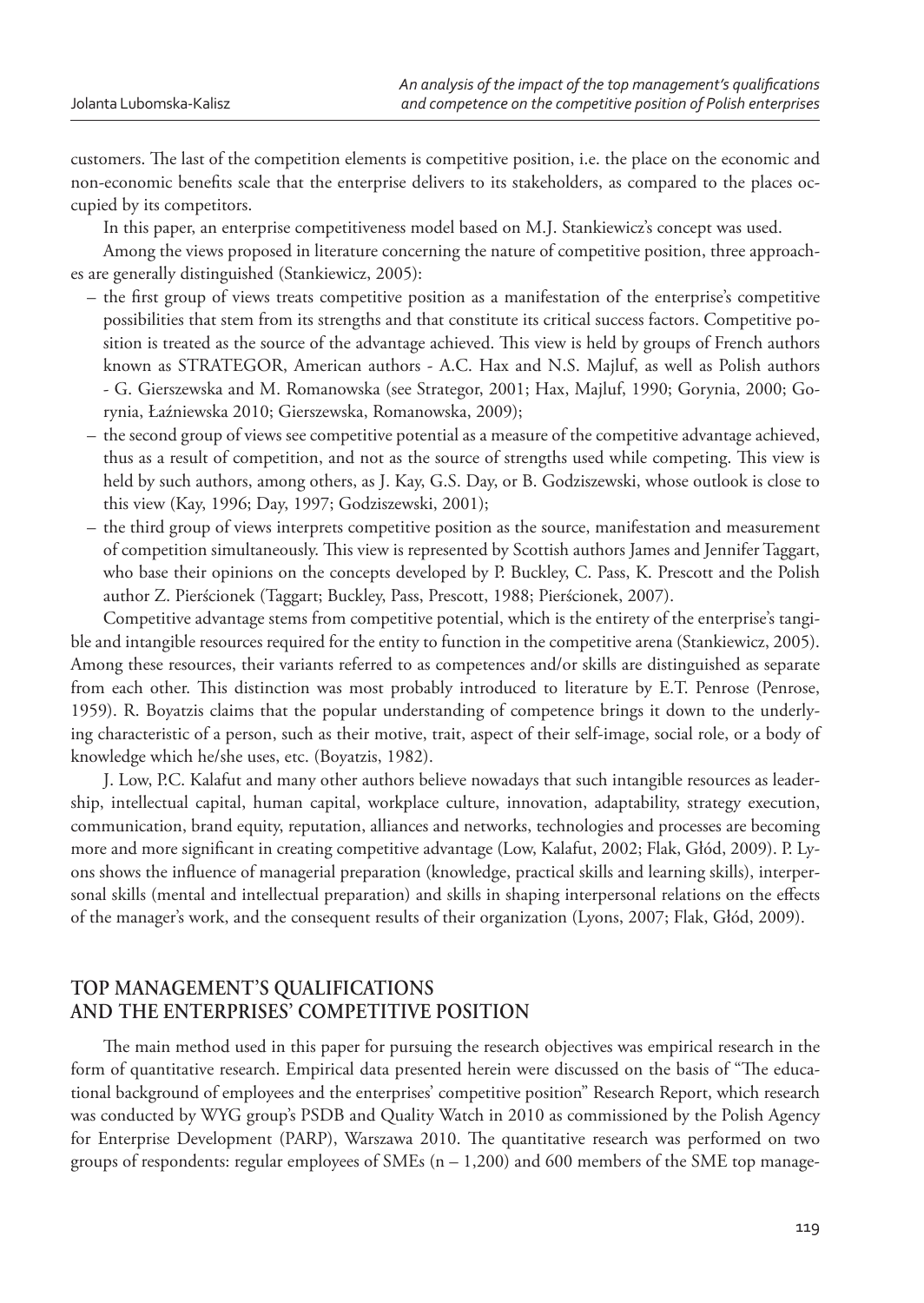ment. Due to the size limits of this paper, only the research results concerning the top management are shown. The quantitative research was carried out using questionnaire-based paper and pencil interviews. The quantitative research on the top management was performed on a representative sample of 600 Polish SMEs, whereas random-quota sampling was used for the purposes of representing the enterprise population. The enterprises were sampled randomly subject to stratification in respect of: the size of the enterprise, its age, the industry in which it operates – its chief activity profile (according to the sections of the Polish Classification of Activity (PKD) 2004). According to our assumptions, the examined sample met the following criteria: randomly sampled from a registry of active enterprises, representative of the SME sector, the size of the sample allows for conclusions to be drawn in respect of the entire SME sector and its main industries.

In the research, the most numerous group was that of micro-enterprises – 300 entities, accounting for 50% of the whole sample. Small enterprises were populously represented, as well – by 250 entities, which accounted for 41.7% of the whole sample. The rest of the research sample was made up by medium enterprises – 50 entities, accounting for 8.3% of the whole sample.

In this research, the largest group was that of the *trade and repairs* section businesses – 196 entities, which accounted for 32.7% of the sample; the *industry* section was represented by 78 entities, or 13%; *construction* – 73 entities, or 12.2%; *support to businesses (including services for businesses), real estate* – 72 entities, or 12%; and *education* – 72 entities, or 12%. The share of the remaining sections in the examined sample did not exceed 4.5% per section. The share of particular PKD sections in the examined sample was balanced in respect of the size of the enterprises studied (PARP Report, 2010).

The purpose of the studies presented in this paper was to determine two correlations: first of all, the dependency between the SME's competitive position and the top management's qualifications, and second of all the dependency between the SME's competitive position and the top management's competences. The first dependency was analyzed by studying the level and profile of the top management's education divided into groups of enterprises of various competitive positions. The second dependency was analyzed by studying the level of the top management's competence divided into groups of enterprises of various competitive positions.

The relative role of the top management's qualifications in shaping the competitiveness of the SMEs studied can be determined by analyzing the top management's educational level and profile, according to groups of enterprises characterized by different competitive positions. It can be expected that the educational background will have a causal impact on the competitive position. An analysis was performed of the dependency between the competitive position and the top management's qualifications, dividing the enterprises into two groups: one of companies with the top management composed of persons with a degree, and another one of companies in which none of the top management members had a degree (Chart 1).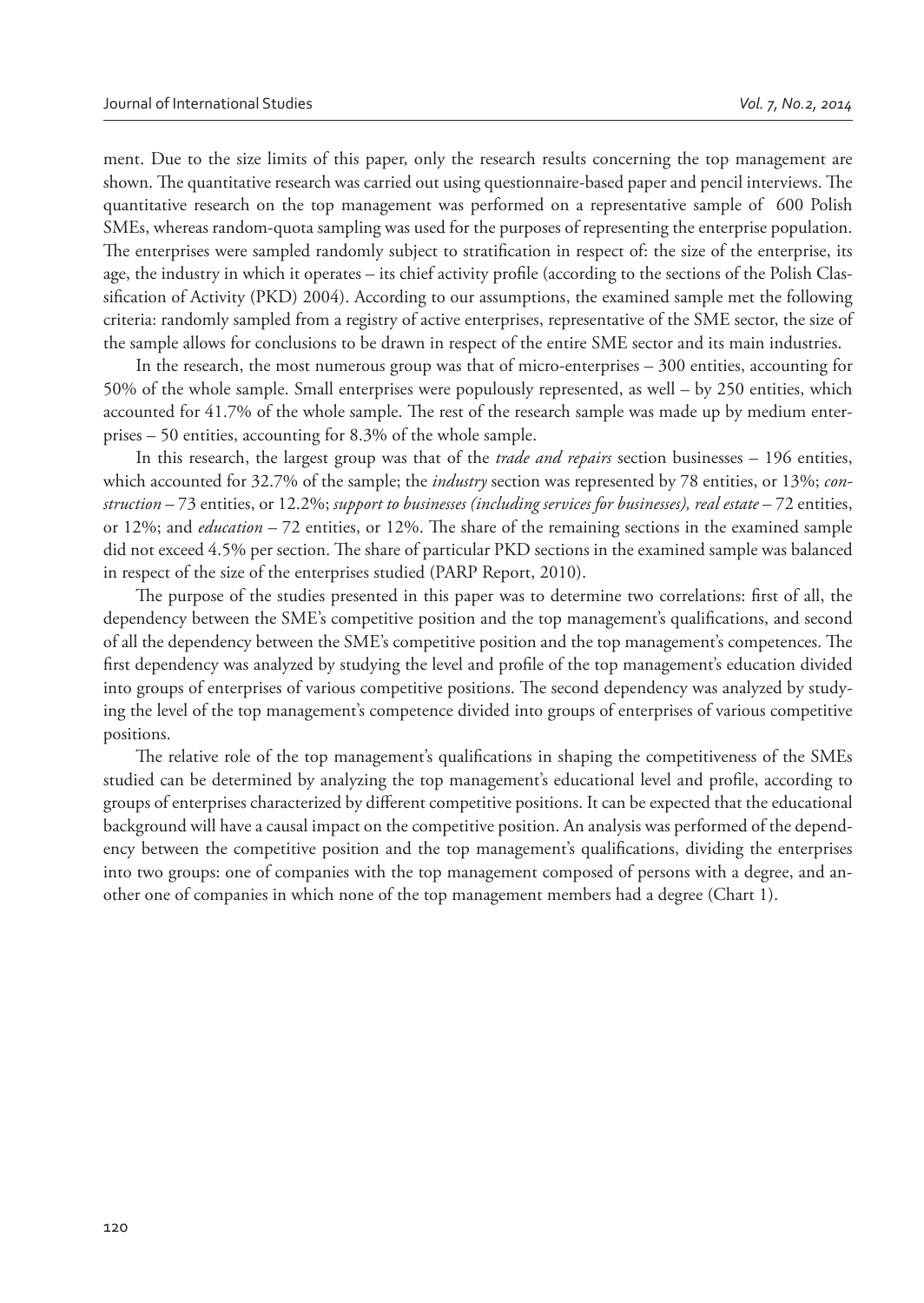

 $*$  statistical significance p<0,05

^ note: small numbers

**Chart 1. Competitive position according to the top management's educational background** Source: Study based on Research Report (PARP 2010, p. 81) "The educational background of employees *and the enterprises' competitive position"*; research conducted by WYG group's PSDB and Quality Watch in 2010 as commissioned by the Polish Agency for Enterprise Development (PARP), Warszawa: PARP.

Among the enterprises in which the top management members had a degree, 8.4% occupied a dominating position, while a dominating position was held by far fewer among those controlled by managers without a degree – 6.3%. However, a significant difference was observed where the competitive position was strong. As many as over 36% of enterprises managed by better educated managers held this advantageous position in the market, while among enterprises managed by less educated managers only 19% held the same position. Opposite proportions of the share of those two enterprise groups can be observed when analyzing the poor competitive position. Here, there were over twice as many companies managed by a less educated top management. This gave reasons for the conclusion that the managers' qualifications had a strong impact on the competitiveness of the enterprises studied. The level of the SME top management's education had a larger effect on the competitiveness of these enterprises than the formal educational background of their regular employees.

As a consequence of the foregoing statement, there was a need for a further analysis of the impact of the type of the top management's educational background on the competitiveness of the enterprises. In order to do this, it was necessary to carry out an additional classification of companies according to the dominating type of their managers' educational background. Four groups of enterprises were distinguished:

- the first group 50% and more of the top management were persons with a degree in technology  $(184)$ entities were allocated to this group, i.e. 30.7% of the sample)
- the second group 50% and more of the top management were persons with a degree in economics (174 entities, i.e. 29% of the sample),
- the third group  $-50\%$  and more of the top management were persons with a degree in other fields: exact, natural, social and legal sciences, or other (172 entities, i.e. 28.7% of the sample),
- the fourth group other enterprises with a relatively balanced top management composition in respect of the type of their educational background (none of the types exceeds 50%) (70 entities, i.e. 11.7% of the sample).

The analysis of the correlation between the enterprises' competitive position and the dominating type of the top management's educational background is shown in Chart 2.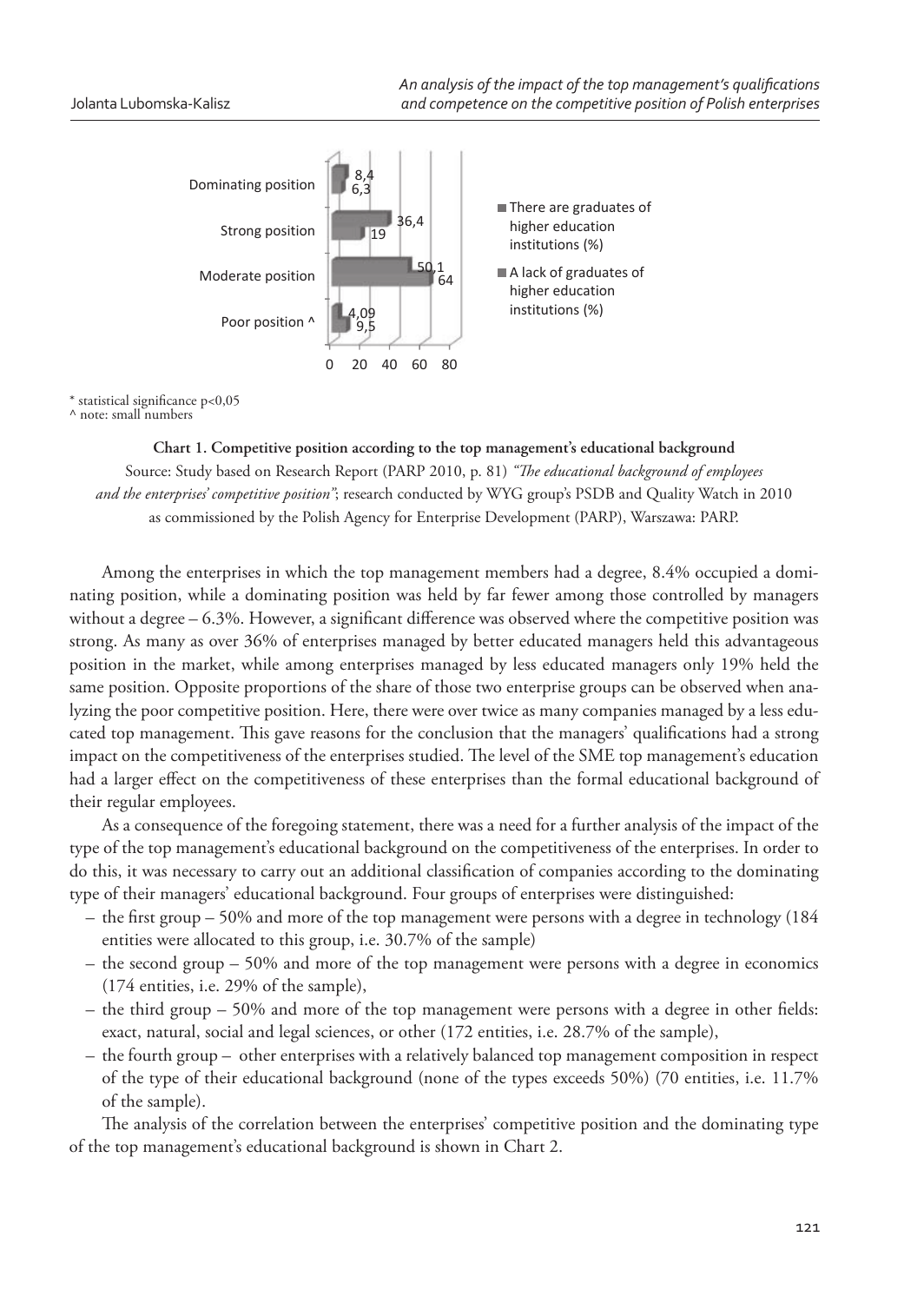

^ note: small numbers

Chart 2. Competitive position according to the top management's educational profile. Source: Study based on Research Report (PARP 2010, p. 82).

In the case of the dominating competitive position, a small advantage was observed in favor of those enterprises whose top management was dominated by persons with a degree in economics. Other groups of enterprises occupied a slightly less privileged position in the market, whereas it was companies with the top management dominated by persons with degrees in technology that were the least represented in this category. However, the most characteristic result came up while analyzing the share of particular types of enterprises whose market position was strong. Here, much better results were achieved by enterprises with a balanced composition of the top management. As many as 40% of enterprises from this group occupied a strong position. Moreover, over 7% of them held a dominating position. As it turns out, actually every second enterprise run by a balanced top management demonstrated high competitiveness. As for the poor position, the most represented group of enterprises was that of companies run by managers with degrees in technology.

The particularly good results achieved by enterprises run by management teams with a diversified educational background might have come as a surprise until recently. Traditionally, it appears that the optimal educational background would be a degree in economics, and that due to the fact of the economists' knowledge of the market and management. Also, degrees in technology were appreciated as strongly linked to the technologies used in small enterprises. However, this researched showed that due to the new challenges faced by companies, such as the knowledge economy, no type of education is sufficient for the purposes of running a business. Probably, in those of the enterprises studied which employed top managers with a diversified educational background, their educational composition had to a large extent been formed randomly.

Nevertheless, the conclusion that a diversified educational background of the top management is especially effective should suggest that it is necessary for contemporary enterprises to form multidisciplinary management teams. Naturally, in the case of micro enterprises this should be understood as a need to engage, permanently or periodically, with people of an educational profile different to that of the owner-manager when it comes to making managerial decisions. Combining knowledge within teams of a diversified educational background is the most effective method for responding to the modern competitive challenges.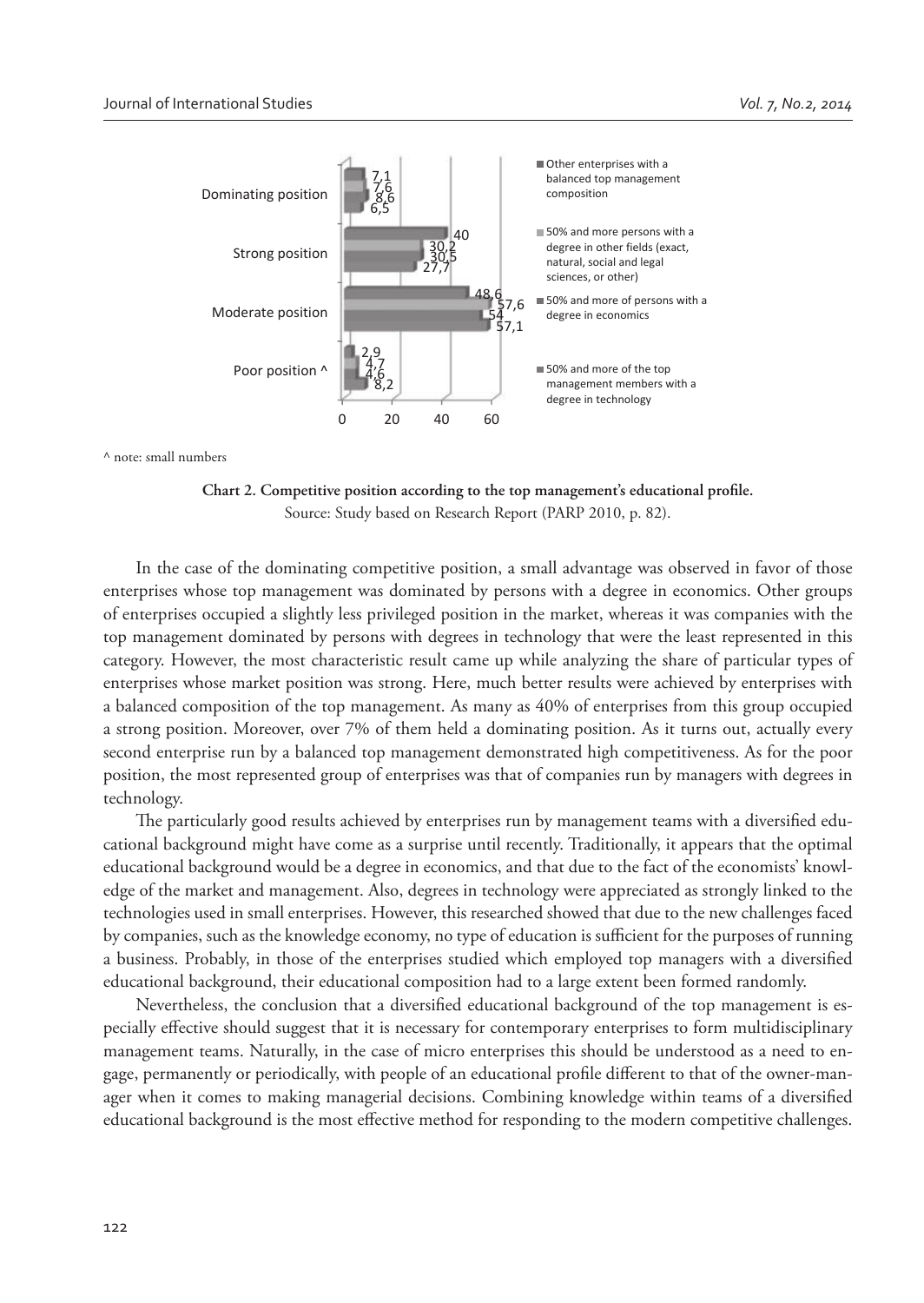# **TOP MANAGEMENT'S COMPETENCE AND THE ENTERPRISES' COMPETITIVE POSITION**

In this research, 39 competences of the top management were analyzed as divided into six categories: business, enterprise-related, personal, cognitive, social and managerial competences. The level of the top managers' competence was assessed on a scale of 1 (no competence) to 10 (excellent competence).

As regards the top managers' business competences (Chart 3), it was found that their level varied significantly among enterprises of different competitive positions. Among them, two competences stood out as the most widely appreciated by managers, namely substantial knowledge stemming from experience and the knowledge of the industry.



statistical significance p<0,05

\*\* statistical trend  $0.05 < p < 0.10$ 

^ note: small numbers



Also in the case of other business competences assessed  $-$  i.e. the ability to diagnose the customer's needs, and the innovation in developing the existing solutions or products, or introducing new ones – the differences turned out to be significant. However, in the case of such business competences as substantial knowledge stemming from education, an observable statistical trend was noted.

In general, certain differences were observed in favor of enterprises holding dominating and strong positions, although these differences were probably smaller than one would have expected. On the competence assessment scale of 1 to 10, these differences amounted to up to 0.4 points. Moreover, it is difficult to talk of a regularity with which the assessment of individual competences increased in enterprises enjoying a higher potential. Supposedly, these competences should be treated as necessary for the managers, but causing no differentiation of the competitiveness of the enterprises that they managed.

As it comes to cognitive competences, significant differences occur in respect of all of the traits (Chart 4). A considerably higher level of the top managers' competence is observed in enterprises holding a dominating position with regard to analytical thinking skills, an ability to learn fast and to develop con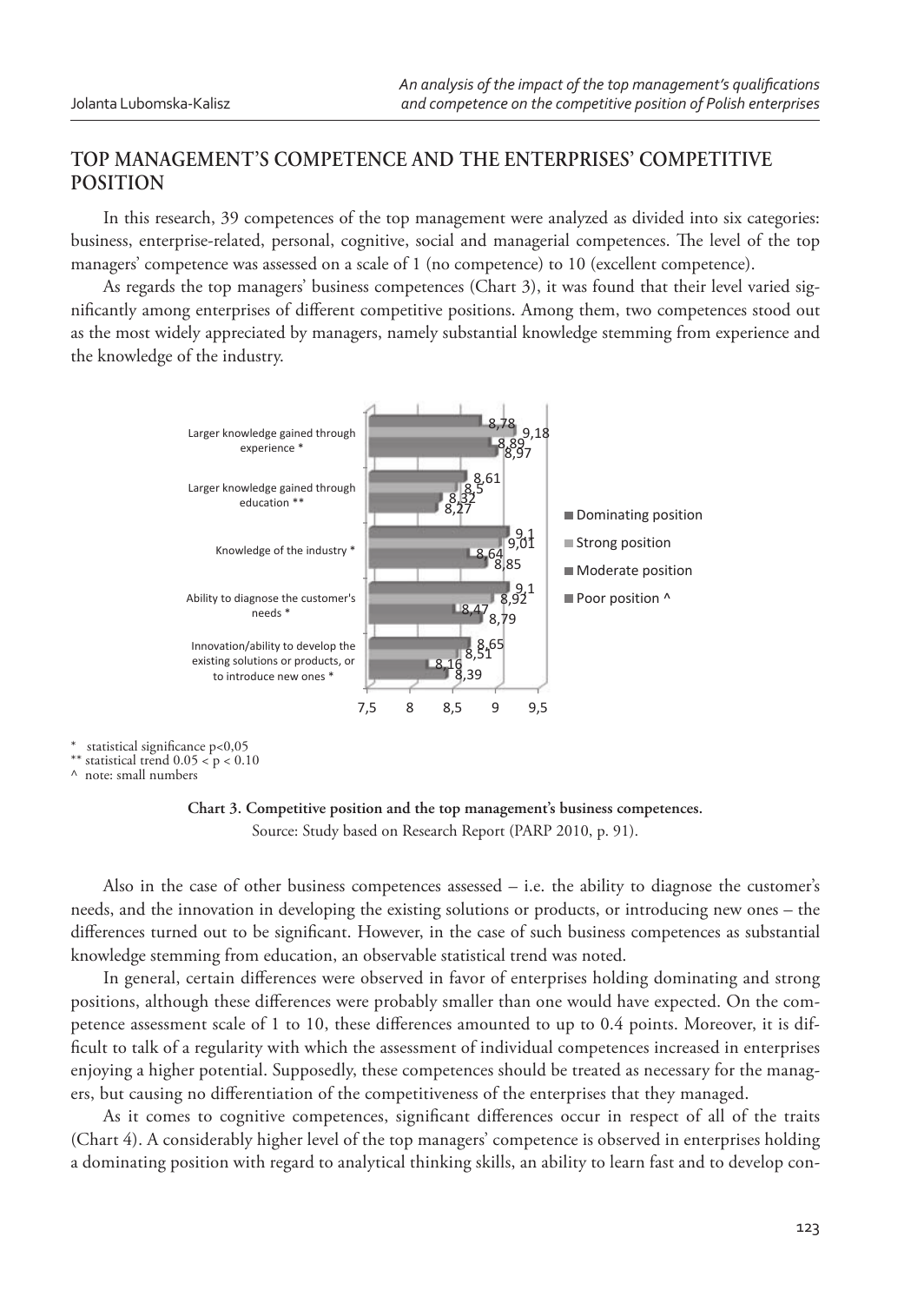tinuously, responding rapidly to changing tasks and their completion circumstances, openness to changes and an ability to solve problems quickly.



 $*$  statistical significance p<0,05

^ note: small numbers



Principally, the cognitive competence advantage observed in managers from the most competitive enterprises seems to point to the particular and critical role of those competences which allowed them to quickly adapt to changing circumstances. The analysis shows that the enterprise's competitive position was largely contingent on its top managers' adaptation ability and flexibility.

When studying the top managers' competences one could expect that potentially the largest impact on competitiveness will be exerted by those defined as managerial competences. Indeed, the analysis results showed in this case that relatively larger differences in competence levels were between companies of different competitive positions. An analysis of managerial competences is shown in Chart 5.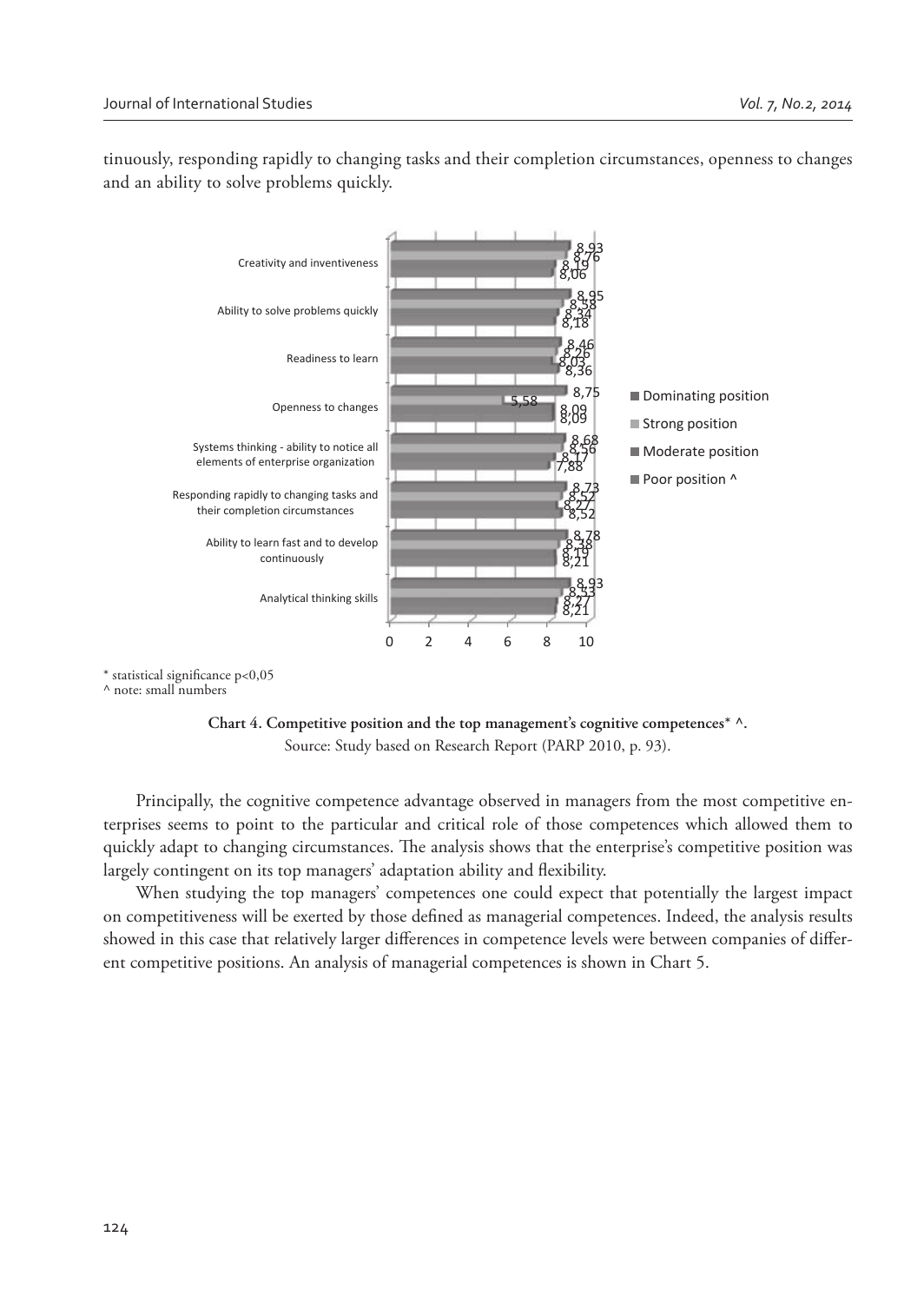

 $*$  statistical significance p<0,05

^ note: small numbers

**Chart 5. Competitive position and the top management's managerial competences \* ^.** Source: Study based on Research Report (PARP 2010, p. 94).

The advantage of enterprises with dominating levels of managerial competences was observed in all cases. It was particularly clear with regard to high skills in motivating, managerial courage, taking care of subordinates and an ability to set goals. A high level of competences in respect of leadership skills and strategic thinking was also found in companies holding strong competitive positions. The entirety of the analysis of the managerial competences confirmed their significant impact on the competitiveness of enterprises.

#### **CONCLUSIONS**

The main measure of the ultimate competitiveness, namely the competitive position of the enterprise, is its competitive potential as composed of tangible and intangible resources. It appears that SME managers still attach the most importance to the quality of the tangible resources as an element of the competitive potential. Small enterprises, which find it hard to maintain a high level of tangible resources, should in the first place, similarly to most of their competitors, shape their competitiveness on the basis of intangible resources, mainly those related to the qualifications and competence of their staff, particularly their top management.

The high level of competitiveness of the enterprises studied was mostly a result of the manager's educational background and competence. Their high level of qualifications contributed to the enterprises' adaptability, which was necessary under the conditions of a volatile and unfavorable environment. Enterprises employing managers with degrees from higher education institutions were more open not only to new technological solutions, but also to new organizational solutions and cooperation with other entities for the purposes of developing products and services.

The advantage of companies employing better educated managers is not only limited to the competitive potential components that can be defined as elements of knowledge and competence, but also takes into account their advantage in respect of the quality of machinery and equipment, the modernity of the technologies used, the distribution network, the financial resources and the enterprise's brand or image.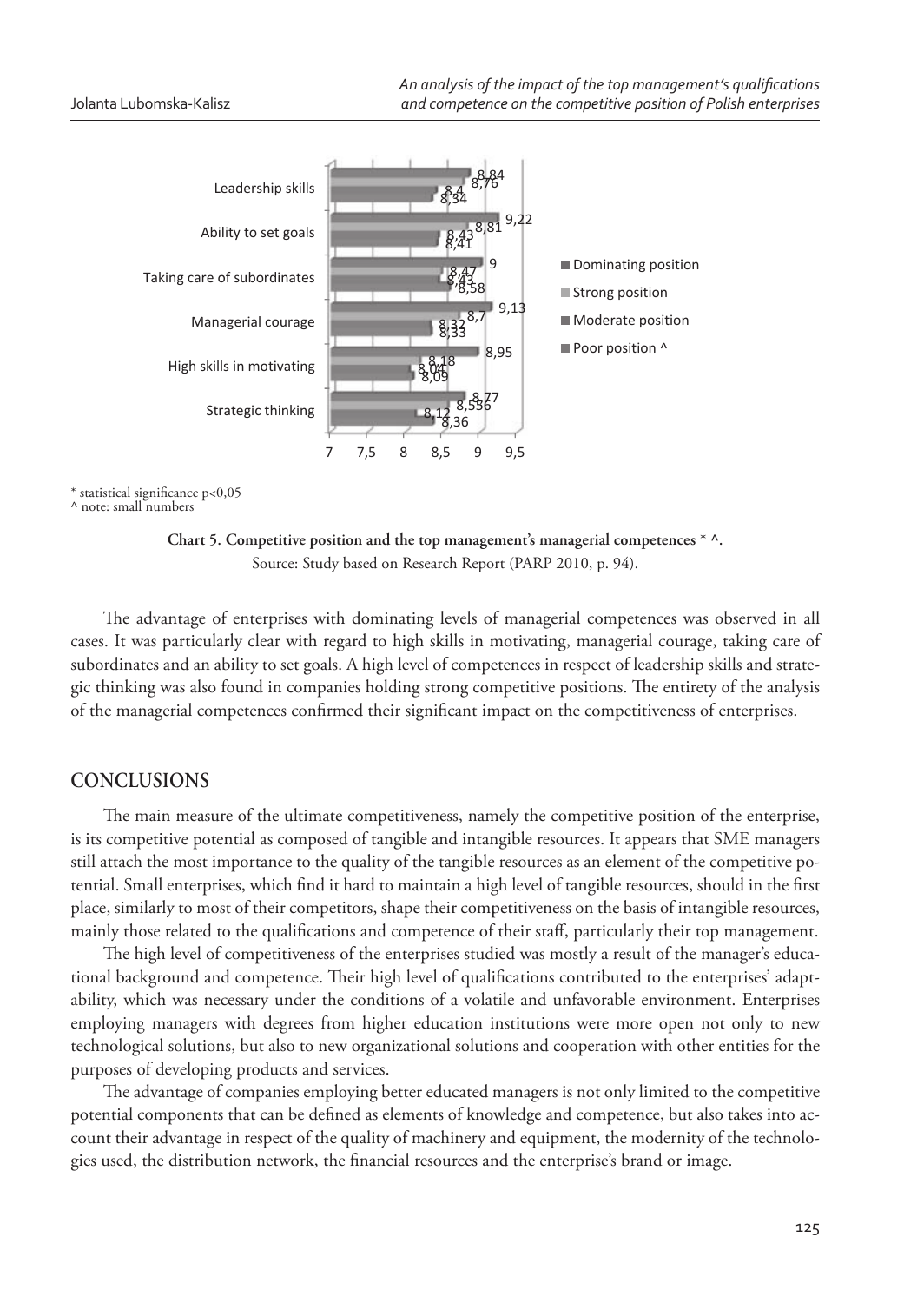Apart from the level of the managers' educational background, the types of their degrees played a role here, as well. Basically, those enterprises were more successful in the market which employed a balanced composition of the management team, not dominated by any of the educational profiles: technical, economic or any other. Of the top managers' competences, of a crucial role were managerial and cognitive competences connected with an ability to operate under volatile conditions.

The substantial importance of the top management's qualifications and competence as a factor of the enterprises' competitiveness which arises from this research shows that there is a need for particular attention to be given to the human capital within the organization's system of competitive potential resources. Also, the insufficient awareness of the necessity of and benefits from raising qualifications and competence under the circumstances of the knowledge economy is to be seen as vital.

Therefore, as it arises from the aforementioned PARP Report of 2010, recommendations should be made as divided into the following areas aimed to:

- educate the top management members in order to equip them with missing competences,
- raise the top managers' awareness with regard to the importance of intangible resources for the shaping of the enterprise's competitive position, the importance of the employees' qualifications and competence, and the importance of in-house education,
- increase employee adaptability through: increasing their opportunities in the labor market as a result of their raising qualifications, increasing responsibility for self-education, increase enterprise adaptability by supporting innovation and competition.

#### **REFERENCES:**

Boyatzis R. E. (1982), *The Competent Manager: A Model for Effective Performance*, New York: John Wiley&Sons.

- Buckley P., Pass C., Prescott K. (1988), *Measures of International Competitiveness: a Critical Survey,* Journal of Marketing Management. Vol. 4, No. 2.
- Day G.S. (1997), *Maintaining Competitive Edge: Creating and Sustaining Advantages in Dynamic Competitive Environments*, w: Day G.S., Reibstein D.J., Gunter R.E. (ed.) *Wharton on Dynamic Competitive Strategy*, New York: John Wiley & Sons, Inc.
- Delamare Le Deist, Winterton J. (2005), *What is competence? Human Resources Development International*. T. 8.
- Filipowicz G. (2004), *Zarządzanie kompetencjami zawodowymi*, Warszawa: PWE.
- Flak O., Głód G. (2009), *Konkurencyjność przedsiębiorstwa. Pojęcia, definicje, modele, cz. 1.*, Katowice: Wyd. AE w Katowicach.
- Gierszewska G., Romanowska M. (2009), *Analiza strategiczna przedsiębiorstwa,* Warszawa: PWE.
- Godziszewski B. (2001), *Zasobowe uwarunkowania strategii przedsiębiorstwa*, Toruń: Wyd. UMK.
- Gorynia M. (2000), *Zachowania przedsiębiorstw w okresie transformacji. Mikroekonomia przejścia*, Poznań: Wyd. AE w Poznaniu.
- Gorynia M., Łaźniewska E. (2010) (red.), *Kompendium wiedzy o konkurencyjności*, Warszawa: PWN.
- Hax A.C., Majluf M.N. (1990), *The Use of the IndustryAttractiveness- Business Strength Matrix in Strategic Planning*, w: R.G. Dyson (ed.), *Strategic Planning: Models and Analytical Techniques*, Chichester: John Wiley & Sons Inc.
- http://www.kwalifikacje.praca.gov.pl/ data pobrania 02.04.2014.
- http://www.mpips.gov.pl/praca/bazy-danych-mpips-dla-potrzeb-edukacji-i-pracy/modulowe-programy-szkolen-zawodowych, data pobrania 02.04.2014.
- https://www.biurokarier.umk.pl/kwalifikacje-a-kompetencje, data pobrania 02.04.2014.
- Kay J. (1996), *Podstawy sukcesu firmy*, Warszawa: PWE.